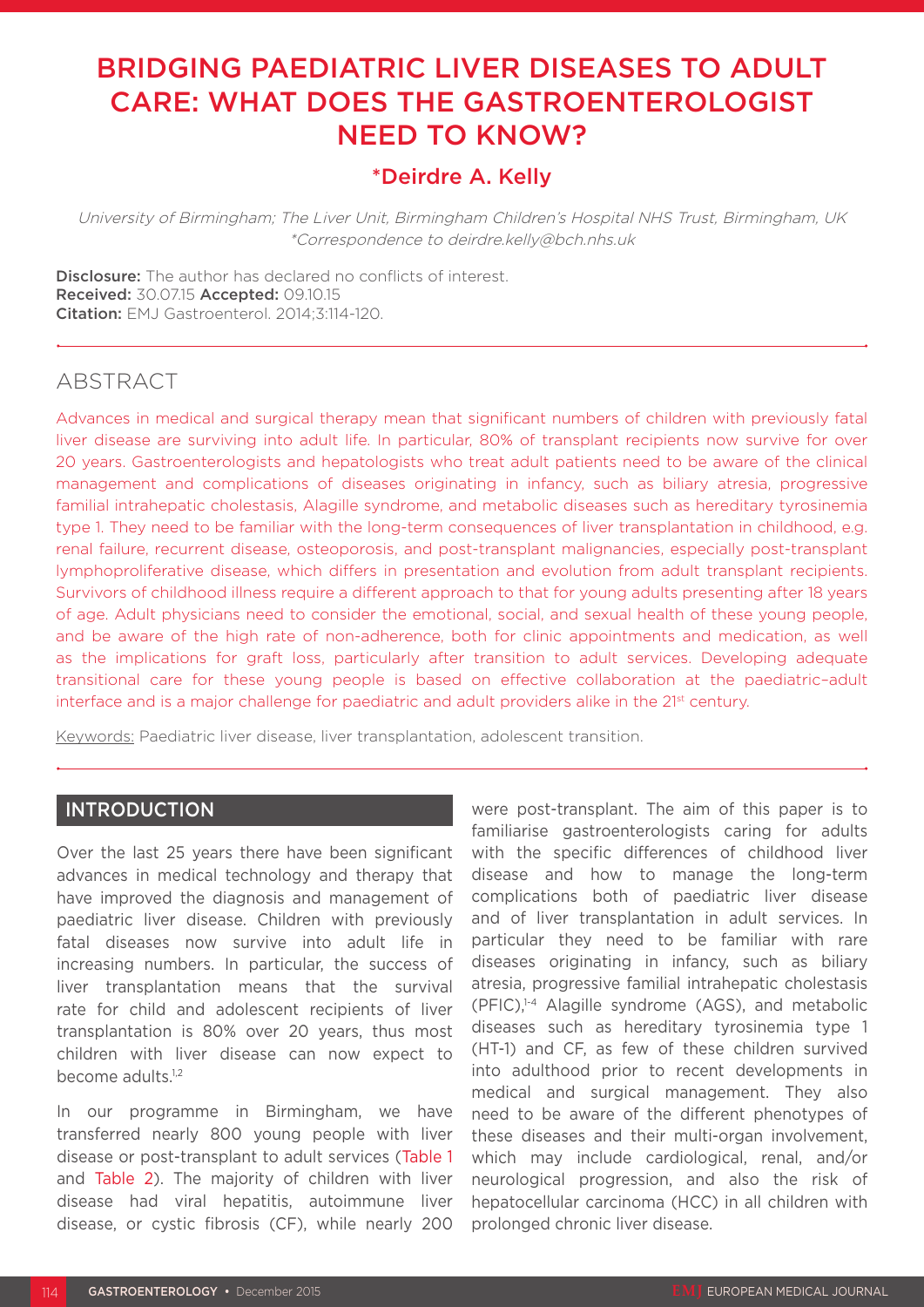#### Table 1: Birmingham programme: outcome of transfer to adult care 1989–2014 (n=862).

| <b>Patient category</b> | Transferred, n<br><b>Current status</b> |                                                        | Died. n |
|-------------------------|-----------------------------------------|--------------------------------------------------------|---------|
| Transplanted            | 236<br>215 alive                        |                                                        | 19      |
| Chronic liver disease   | 626                                     | 10 transplanted<br>595 alive, 2 awaiting<br>transplant |         |

# Table 2: Diagnosis of 519 patients with chronic liver disease transferred to adult care in the Birmingham programme (1989–2012).

| <b>Diagnosis</b>                 | Transferred, n | Alive, n | Died, n        | Transplanted, n       |
|----------------------------------|----------------|----------|----------------|-----------------------|
| Viral hepatitis                  | 147            | 146      |                | Ω                     |
| Cystic fibrosis liver<br>disease | 99             | 85       | 14             | 5 (2 died)            |
| Autoimmune liver<br>disease      | 84             | 82       | $\overline{2}$ | 2 (2 died)            |
| Other                            | 82             | 80       | 2              | O (1 on waiting list) |
| Metabolic syndrome               | 32             | 32       | 0              | 1 (1 on waiting list) |
| <b>EHBA</b>                      | 25             | 25       | $\bigcirc$     |                       |
| Fatty liver disease              | 23             | 23       | 0              | Ω                     |
| Alagille syndrome                | 11             | 10       |                | ∩                     |
| Wilson's disease                 | 9              | 9        | $\Omega$       | Ω                     |
| A1AT deficiency                  | 5              | 5        | $\bigcirc$     |                       |
| Intestinal failure               | 2              | 2        | 0              | O                     |

EHBA: extrahepatic biliary atresia; A1AT: alpha-1 antitrypsin.

Gastroenterologists caring for adults should also be aware of the long-term consequences of liver transplantation in childhood, e.g. renal failure, recurrent disease, osteoporosis, atherosclerosis, and post-transplant malignancies, especially posttransplant lymphoproliferative disease which may present with gastrointestinal (GI) bleeding or anaemia.<sup>1,2</sup> Although adult providers will be expert in managing adult liver disease pre and posttransplantation, managing young adults who have been exposed to long-term immunosuppression poses different challenges. For example, they will need to consider a different approach to young people who have survived childhood illnesses compared with young adults presenting after the age of 18 years, as those surviving childhood illness may require greater psychosocial support. As with all young adults, physicians will need to consider their emotional, social, and sexual health. They should also be particularly aware of the high rate of non-adherence both for clinical appointments and medication, and the implications for graft

loss, particularly after transition. The challenge of developing adequate transitional care for these young people is based on effective collaboration at the paediatric–adult interface and is a major challenge for paediatric and adult providers alike in the 21<sup>st</sup> century.

The support of societies such as the Children's Liver Disease Foundation in the UK (www.childliverdisease.org) or the British Liver Trust (www.britishlivertrust.org.uk) may be beneficial to both patients and providers, both before and after transition.

# BILIARY ATRESIA

Extrahepatic biliary atresia is a disease of unknown aetiology with no proven genetic basis. It occurs in approximately 1 in every 15,000 live births.<sup>3</sup> There is a syndromic or embryonic form (biliary atresia splenic malformation syndrome) in 10–20% of cases with other congenital anomalies,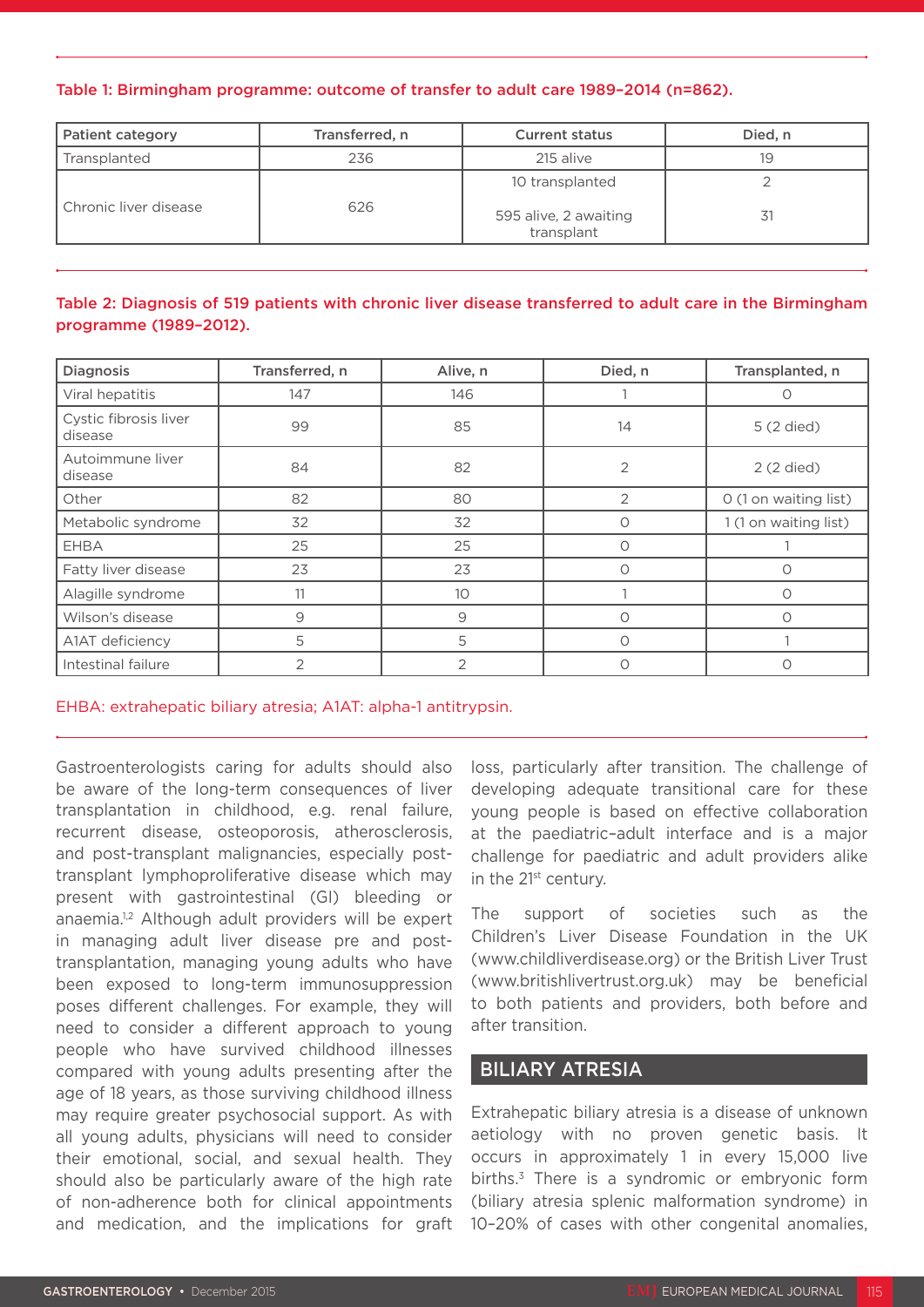such as polysplenia, situs inversus, cardiac anomalies (e.g. atrial and ventricular septal defects), and absence of the inferior vena cava.4 The perinatal or acquired form is more common and represents 80–90% of cases. The underlying pathogenesis is unknown, but is likely to be multifactorial based on the interaction of genetic and environmental factors.4

Initial management is based on early diagnosis and palliative surgery, Kasai portoenterostomy, in which the biliary tree is excised to expose biliary channels, with a Roux loop being created for drainage. The operation is considered to be successful if there is restoration of biliary flow within 6 months, but is dependent on the patient's age at the time of surgery, the expertise of the surgeon, and the extent of fibrosis at operation.<sup>4</sup> In general, success rates are approximately 60%. Although biliary atresia is the main indication for liver transplantation worldwide and accounts for 76% of children under the age of 2 years, 80% of children who have a successful operation survive 15 years or more without transplantation.4 There are several studies of long-term outcome following successful Kasai.<sup>5,6</sup> The majority of survivors have cirrhosis and portal hypertension, but have normal fertility, complete primary and secondary education, and are in employment.

#### Issues for Adult Providers

Adult providers need to be familiar with the aetiology of biliary atresia in which the intrahepatic ducts are malformed and there is a portoenterostomy, which means that interventional radiology, such as a percutaneous transhepatic cholangiogram, is not a feasible investigation for progressive cholestasis. They will be experienced with managing the complications of portal hypertension and biliary cirrhosis, but need to be aware of the potential for cholangitis (requiring therapeutic and prophylactic antibiotics) leading to biliary cirrhosis and the need for transplantation. In young adults with end-stage liver disease, malnutrition, fat-soluble vitamin deficiencies, and metabolic bone disease are frequent issues and should be managed using standard adult guidelines.4,5

# ALAGILLE SYNDROME

AGS is an autosomal dominant condition with an incidence of 1 in every 100,000 live births.<sup>7</sup> It is a multisystem disorder with cardiac, facial, renal, ocular, and skeletal abnormalities. The condition is caused by mutations in the *JAG1* gene encoding Jagged-1, which is a ligand of Notch-1. There are many different mutations and a high frequency of sporadic cases, while <1% have mutations in the gene encoding Notch-2.8

Infants present with persistent cholestasis, severe pruritus, hepatomegaly, and failure to thrive that is complicated by GI reflux and severe steatorrhoea secondary to fat malabsorption or pancreatic insufficiency.9 The characteristic facial features are difficult to identify in infancy, but are obvious in adult life. They include a triangular face with a high forehead and frontal bossing; deep, widely spaced eyes; a saddle-shaped nasal bridge; and a pointed chin. Cardiac abnormalities include peripheral pulmonary stenosis, pulmonary and aortic valve stenosis, and the tetralogy of Fallot. Skeletal abnormalities include abnormal thoracic vertebrae, 'butterfly' vertebrae, and curving of the proximal digits of the third and fourth finger. Ocular abnormalities include optic disease, papilloedema secondary to intracranial hypertension, and posterior embryotoxon. Renal disease varies from mild renal tubular acidosis to severe glomerular nephritis. Hepatosplenomegaly is unusual unless there is progressive fibrosis, which is rare. Management in childhood depends on the severity of associated extrahepatic disease and cholestasis. Intensive nutritional support with fat-soluble vitamins, especially vitamin E, is essential, and pancreatic supplements may be required. Cardiac anomalies require corrective surgery, with balloon dilatation or surgical correction of pulmonary valve or pulmonary artery stenosis.<sup>10</sup>

With adequate support, about 50% of children regain normal liver function without significant cholestasis by adolescence while others require liver transplantation in childhood. Overall mortality is 20–30%, due to cardiac disease or progressive liver disease.10,11 In a study of 163 children with AGS and liver involvement, 44 (33%) required liver transplantation;<sup>11</sup> overall survival rates were 68% and 62% at 10 and 20 years, respectively. Catch-up growth after transplantation may occur.

# Issues for Adult Providers

Issues for adult providers include management of cholestasis, pruritus, and hypercholesterolaemia with extensive xanthoma, but liver failure is rare in adult life. Young adults with significant cardiac disease may develop pulmonary hypertension or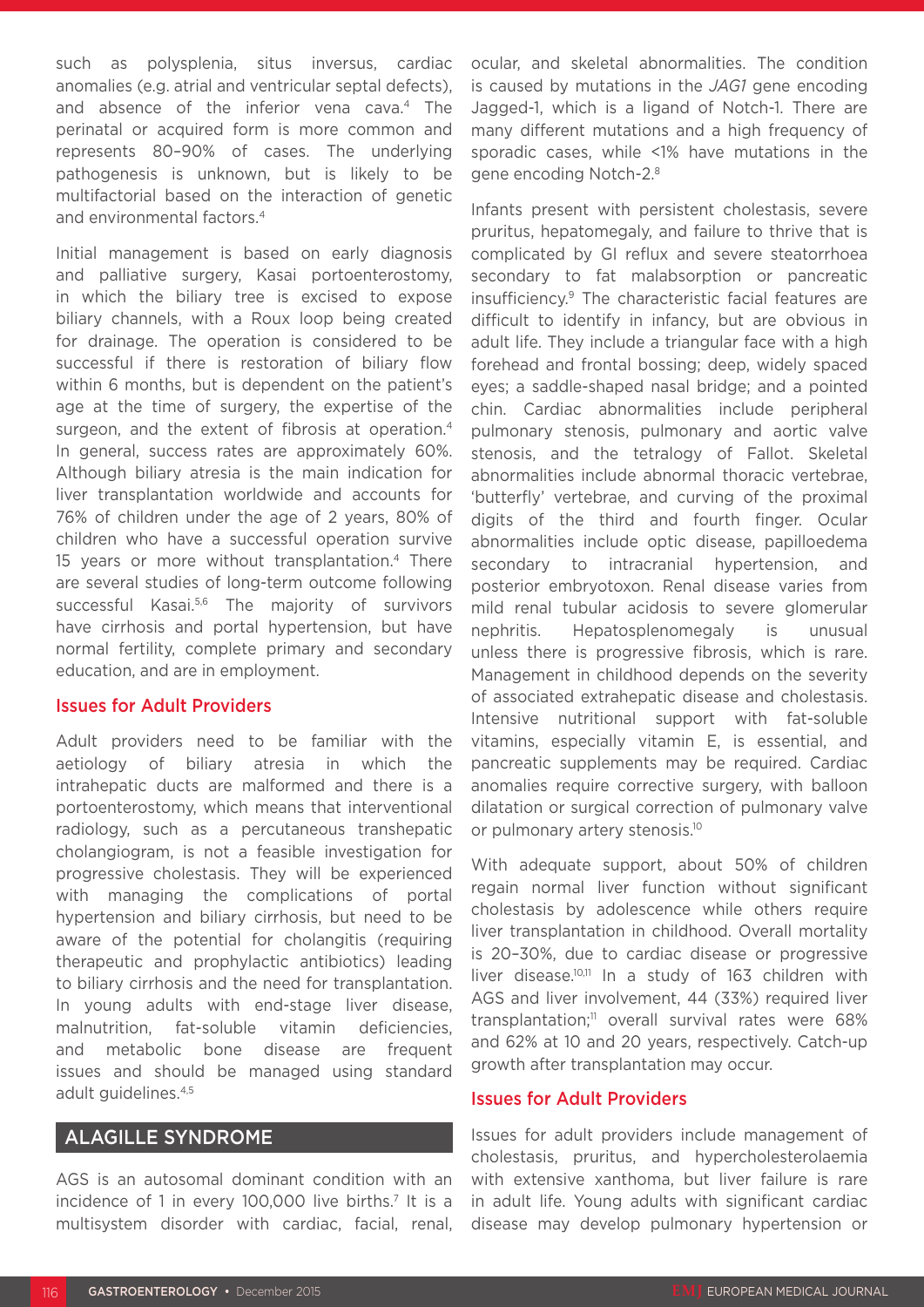require further surgery. Renal disease requires specific management or renal transplantation as required. Patients have a 50% chance of having an affected child and appropriate counselling is required. Although prenatal diagnosis is now possible, termination is not common because of the varied phenotype.<sup>8</sup>

# PROGRESSIVE FAMILIAL INTRAHEPATIC **CHOLESTASIS**

PFIC encompasses a group of inherited cholestatic diseases caused by mutations in genes encoding the components of the hepatocellular transport system involved in bile synthesis. They are autosomal recessively inherited, and interaction with modifier genes plays a role in the severity of the clinical phenotype. Modifier genes include the apical sodium-dependent bile acid transporter and the farsenoid X receptor, a bile acid-activated transcription factor which mediates transcriptional repression of genes important in bile acid and cholesterol homeostasis. They are rare, with an incidence of 1/50,000–1/100,000, but show worldwide occurrence and equal sex distribution.

PFIC1 is caused by mutations in *ATP8B1*. 12 Benign recurrent intrahepatic cholestasis type 1 (BRIC1) is also caused by mutations in *ATP8B1* and is an allelic condition to PFIC1. It presents in the first months of life with episodes of jaundice and severe pruritus with very high serum bile-acid levels. Due to the extrahepatic expression of the *ATP8B1* gene, other clinical features include pancreatitis, diarrhoea (loss of the ileal transporter), sensorineural deafness, and short stature.

PFIC2, also known as bile salt export pump (BSEP) deficiency, is caused by mutations in *ABCB11*. 13 BRIC type 2 is also caused by mutations in *ABCB11* and is an allelic condition to PFIC2. BSEP is the major canalicular BSEP in man and extracts bile salts from hepatocytes into canaliculi. Its deficiency presents with persistent cholestasis from birth, coagulopathy secondary to fat-soluble vitamin K deficiency, and pruritus; there are no extrahepatic manifestations.14 HCC has been reported in infancy and should be monitored with alpha-fetoprotein levels and ultrasound scans.

PFIC3, also known as multidrug resistance protein 3 (MDR3) deficiency, is caused by mutations in the *ABCB4* gene.15 *ABCB4* encodes MDR3 that translocates phosphatidylcholine and other membrane phospholipids from the inner to

the outer canalicular membrane leaflet, so that phospholipids are available for extraction by bile salts. There is variable cholestasis in this condition and it may present at any time during childhood or adult life with complications of chronic liver disease, such as portal hypertension and liver failure; pruritus is often mild.

PFIC4 has been recently described and is due to truncating mutations of the gene encoding tight junction protein 2 on chromosome 9q21.11. Truncation of the protein causes disruption of the integrity of the cholangiocyte membrane; it is probably localised only to the liver in humans. PFIC1, PFIC2, and PFIC4 have low-normal gammaglutamyl transpeptidase (GGT) despite marked cholestasis, which is in contrast to the elevated GGT observed in PFIC3. Cholesterol tends to be low. Synthetic function is maintained until liver failure develops.

# Issues for Adult Providers

Most patients require liver transplant in childhood and so, with the exception of BRIC and PFIC3, adult providers will only care for those who have survived transplantation. In young people transplanted for PFIC1, management focusses on the extrahepatic manifestations, especially diarrhoea, which is worse after transplantation and requires bile salt resins for control. Graft steatosis leading to cirrhosis and the need for re-transplant may occur.<sup>16</sup> Children transplanted for PFIC2 may develop recurrence due to the development of anti-BSEP antibodies and may need re-transplantation.<sup>17</sup> There is a theoretical possibility that female carriers of PFIC and those with milder phenotypes may become cholestatic in pregnancy.

# TYROSINEMIA TYPE 1

HT-1 is an autosomal recessive disorder caused by a defect of fumarylacetoacetase. More than 40 mutations have been described, $18$  and there is a high lifetime risk of developing HCC.19

Clinical features are heterogeneous, even within the same family. Acute liver failure is a common presentation in infants, while older children present with chronic liver disease, rickets, a hypertrophic cardiomyopathy, renal failure, or a porphyrialike syndrome with self-mutilation. Renal tubular dysfunction and hypophosphataemic rickets may occur at any age.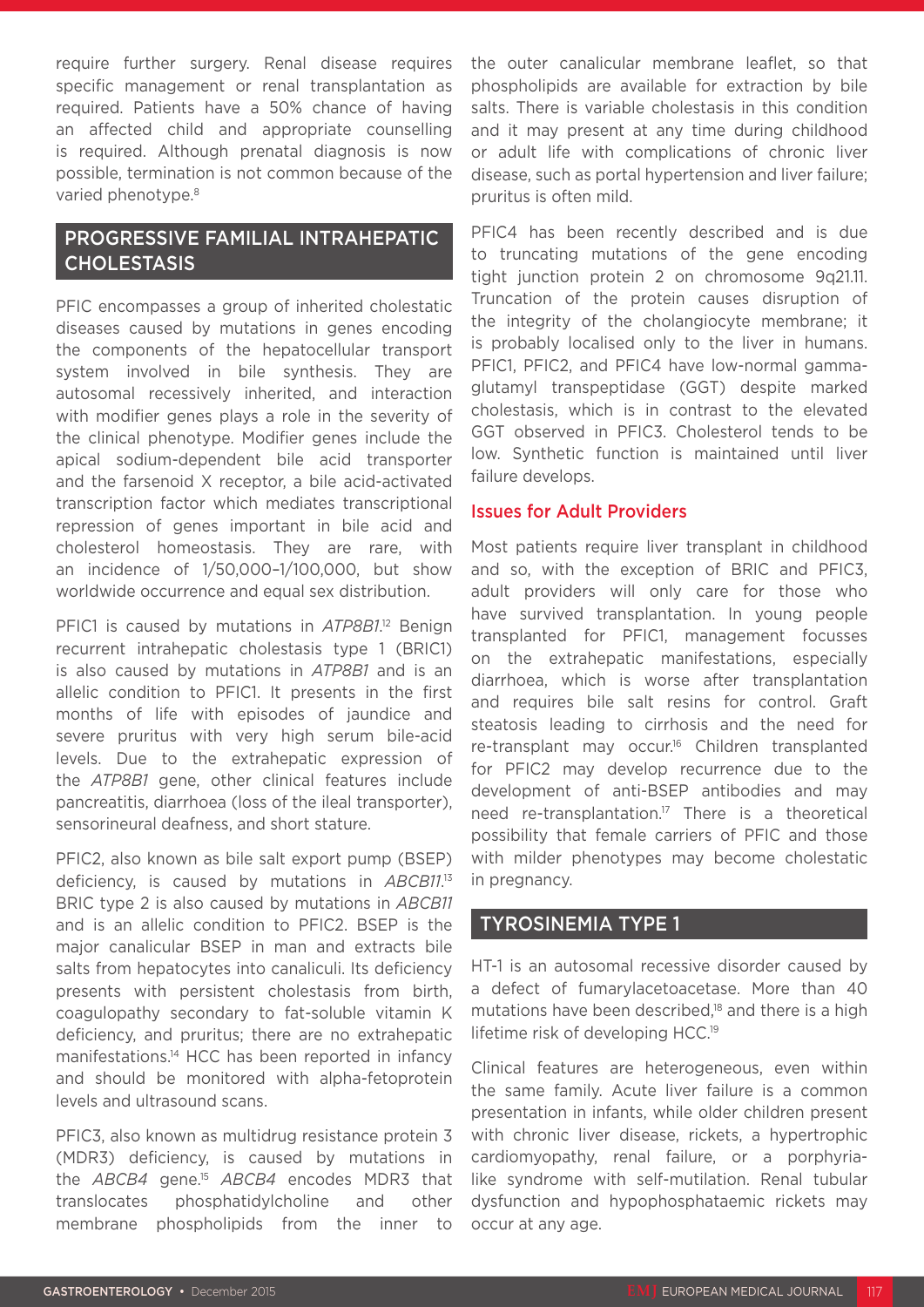#### Table 3: Aims of transition.

- 1. To provide high-quality, coordinated, uninterrupted healthcare that is patient-centred, age and developmentally appropriate, future-focussed, culturally competent, flexible, responsive, and comprehensive
- 2. To promote skills in communication, decision-making, assertiveness, self-care, self-determination,
- and self-advocacy
- 3. To enhance sense of control and interdependence in healthcare
- 4. To maximise lifelong functioning and potential
- 5. To support the parent(s)/guardian(s) of the young person during transition and in particular to enhance their advocacy skills

Management should be conducted with a phenylalanine and tyrosine-restricted diet and nitisinone, 2(2-nitro-trifluoromethylbenzoyl)-1,3 cyclohexanedione (NTBC), which prevents the formation of toxic metabolites and allows normal growth and development.20,21 The long-term outcome of children and young adults who have HT-1 and are treated with nitisinone is unknown, but there are emerging concerns about neurocognitive function.21

#### Issues for Adult Providers

Young adults with HT-1 require long-term monitoring and follow-up with 6-monthly abdominal ultrasound and CT scans, or MRI and alpha-fetoprotein estimation, for early detection of HCC. As the metabolites are also produced by the kidney, monitoring of renal function is essential, especially in those who have been transplanted. Liver transplantation is now only indicated for the development of acute or chronic liver failure unresponsive to NTBC, or suspicion of HCC.<sup>21</sup>

# CYSTIC FIBROSIS

CF has an incidence of 1 in every 3,000 live births worldwide.<sup>22</sup> The gene defect is an abnormality in the CF transmembrane conductance regulator located on chromosome 7q31. It is a multi-organ disease mainly affecting the lungs and pancreas. CF-associated liver disease occurs in 27–35% of patients and usually presents before the age of 18 years.23 Approximately 5–10% of all CF patients will develop cirrhosis and portal hypertension during the first decade of life and present with complications in adolescence or early adult life.<sup>24</sup> Liver failure is a late event accounting for 2.5% of overall CF mortality.25

Use of ursodeoxycholic acid (20 mg/kg) may stabilise progression of disease, but there are no large randomised controlled trials. Currently, large

numbers of young people have transferred to adult care (Table 2).

### Issues for Adult Providers

Holistic management of CF in young adults includes:

- Standard management of pancreatic deficiency and diabetes if present
- Counselling about adolescent issues, fertility, and lifestyle. Most women are fertile, but menarche and conception may be delayed due to malnutrition and ongoing chronic disease. About 98% of males are infertile due to failure of the vas deferens and should be appropriately counselled
- Managing the combination of CF liver and lung disease, portal hypertension, and hypersplenism. This requires a multidisciplinary approach from both respiratory and hepatology teams for optimum care based on standard adult management
- Making a decision about timing for liver transplantation

The indications for liver transplantation include malnutrition unresponsive to nutritional support, intractable portal hypertension, and hepatic dysfunction. It is essential that transplantation is carried out before pulmonary disease becomes irreversible.25 The outcome following liver transplantation is good. A number of studies have indicated good if not better initial survival, an absence of significant pulmonary complications, and stabilisation of pulmonary function and nutritional parameters, but deaths from respiratory failure in early adult life should be anticipated.<sup>26</sup>

#### POST-TRANSPLANT MANAGEMENT

The long-term survival and quality of life posttransplant are influenced by: late technical complications such as hepatic arterial or portal vein thrombosis, biliary strictures, the development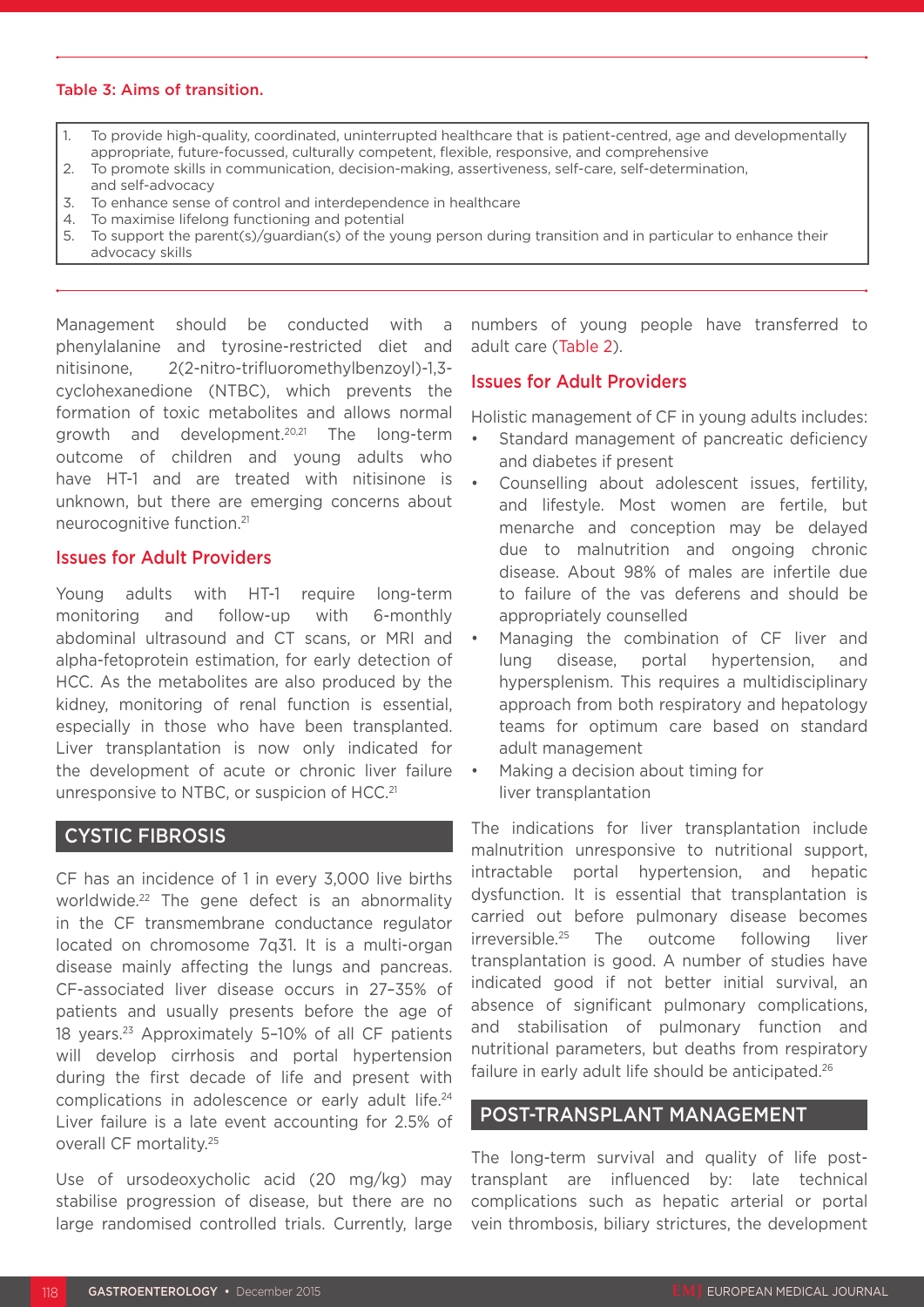of graft hepatitis or fibrosis, recurrent disease, the side effects of immunosuppression, and adherence, especially after transition to adult care.<sup>27</sup>

### Issues for Adult Providers

Patients require:

- Annual monitoring of graft function with regular biochemical liver function tests and abdominal ultrasound
- Screening for renal dysfunction using an estimated chromium ethylenediaminetetraacetic acid glomerular filtration rate
- Measurement of lipids, blood pressure, and glucose or HbA1c for diabetes mellitus and/or metabolic syndrome
- Weight loss or anaemia should prompt evaluation of post-transplant lymphoproliferative disorder by Epstein–Barr virus polymerase chain reaction, endoscopy, and/or abdominal CT scan<sup>27</sup>
- Serial protocol biopsies may indicate the presence of graft hepatitis or fibrosis, which may be a form of rejection and require an increase in immunosuppression<sup>28</sup>

Approximately 10% of young adults require re-transplantation for chronic rejection, mostly related to non-adherence.28

# TRANSITION TO ADULT CARE

Transition is defined as 'a multi-faceted, active process focussed on the medical, psychosocial, and educational/vocational needs of adolescents as they move from child to adult-centred care'.29 The aims of transition are listed in Table 3. It requires a multidisciplinary approach, good communication, support, and education for both parents and young people in order to ensure that the young person is equipped to take responsibility for their own care.

The key to successful transition is good preparation, encouraging self-management skills in the young person, and establishing joint clinics between adult and paediatric providers to provide seamless care. It is important that the young person is in good health and emotionally mature enough to move to adult services, which is usually at approximately 18 years of age, but may be later in those with learning difficulties.<sup>29</sup>

# Non-Compliance with Therapy

Several studies have identified an increase in non-adherence to medication and hospital visits following transfer to adult clinics, leading to graft loss and the need for re-transplantation in transplant survivors.<sup>29,30</sup> The causes are complex and include the difficulties that young people experience in the psychosocial journey from childhood to adulthood, their need to become selfreliant, and the different approach between adult and paediatric care.<sup>30,31</sup>

The management of non-adherence is difficult and relies on a non-judgemental approach with efforts to improve education, social functioning, and behavioural strategies to encourage selfmotivation. In order to ensure a successful transfer to adult care, it is essential to establish a transition team with key workers and trained personnel to manage the process. Support of the adolescent patient is crucial and requires a multidisciplinary approach, including a supportive adult provider.<sup>32</sup>

# **CONCLUSION**

Advances in medical and surgical management have transformed outcomes for children with liver disease, meaning most survive into adult life. Adult providers should be aware of the relevant issues and understand the basis of paediatric liver disease in order to provide optimum care.

# REFERENCES

1. Legarda M et al. Long term outcome of children following liver transplantation. Pediatr Transplant. 2013;17(Suppl 1):63.

2. Kamath BM, Olthoff KM. Liver transplantation in children: update 2010. Pediatr Clin North Am. 2010;57(2):401-14.

3. McKiernan PJ et al. The frequency and outcome of biliary atresia in the UK and Ireland. Lancet. 2000;355:25-9.

4. Hartley JL et al. Biliary Atresia. Lancet. 2009;374(9702):1704-13.

5. Lykaveris P et al. Outcome in adulthood of biliary atresia; a study of 63 patients who survived for over 20 years with their native liver. Hepatology. 2005;41:366-71.

6. Howard ER et al. Survival patterns in biliary atresia and comparison of quality of life of long-term survivors in Japan and England. J Pediatr Surg. 2001;36:892-7.

7. Li L et al. Alagille syndrome is caused by mutations in the human Jagged1, which encodes a ligand for Notch1. Nat Genet.

#### 1997;16:243-51.

8. McDaniell R et al. NOTCH2 mutations cause Alagille syndrome, a heterogeneous disorder of the notch signaling pathway. Am J Hum Genet. 2006;79(1):169-73.

9. Emerick KM et al. Features of Alagille syndrome in 92 patients: frequency and relation to prognosis. Hepatology. 1999;29:822-9.

10. Kamath BM et al. Medical management of Alagille syndrome. J Pediatr